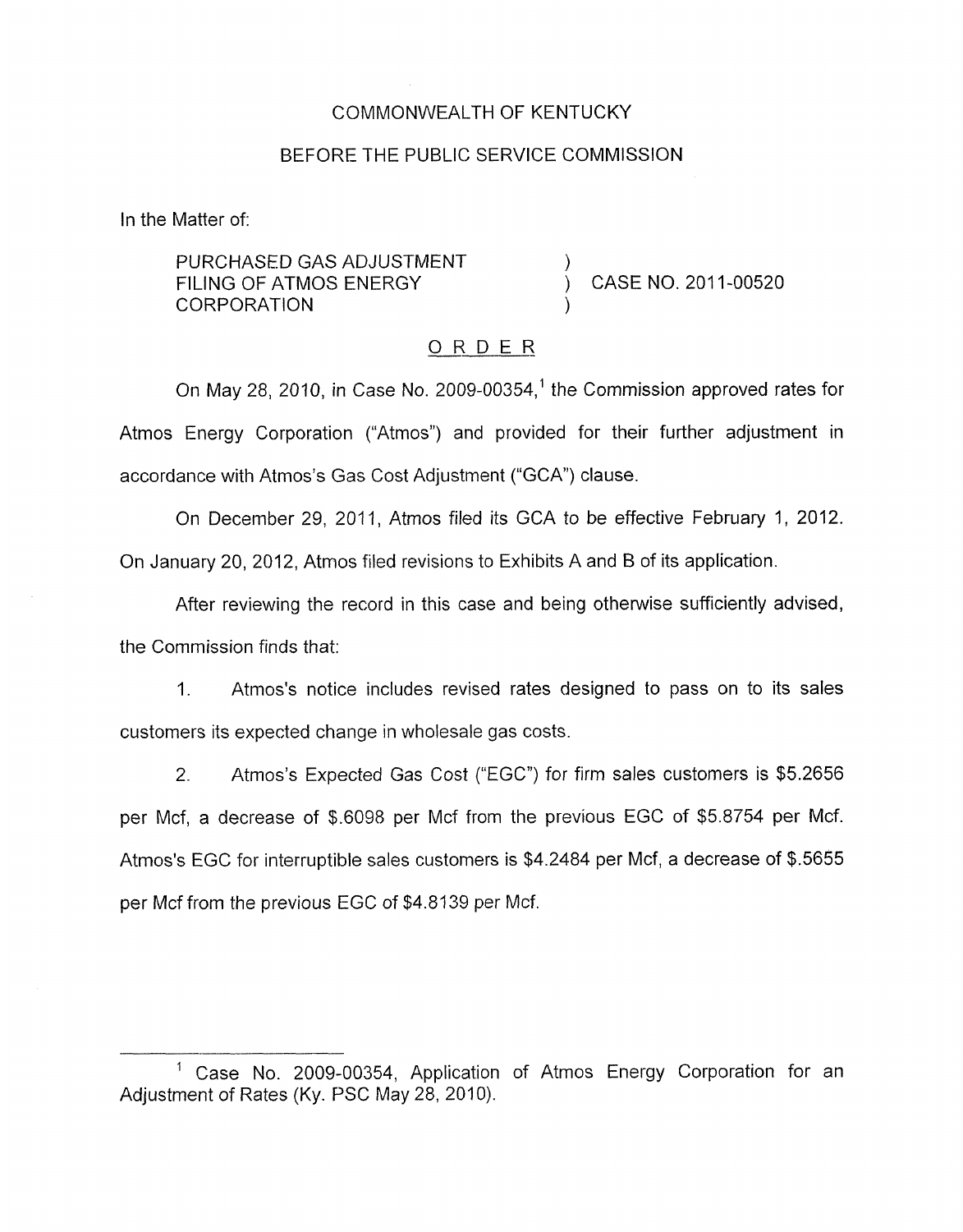3. Atmos's notice sets out a current quarter Refund Factor ("RF") of (\$.0069) per Mcf for firm and interruptible sales customers. Atmos's total RF is (\$.0281) per Mcf, which represents a decrease of \$.0035 per Mcf from its prior RF of (\$.0246) per Mcf.

4. Atmos's notice sets out a Correction Factor ("CF") of \$.0318 per Mcf, which represents an increase of \$.2909 per Mcf from the previous CF of (\$.2591) per Mcf.

*5.* Atmos's notice sets out its Performance Based Rate Recovery Factor of \$.1302 per Mcf, which is effective from February 1, 2012 until February 1, 2013.

6. Atmos's GCAs are \$5.3995 per Mcf for firm sales customers and \$4.3823 per Mcf for interruptible sales customers. The impact on firm sales customers is a decrease of \$.3294 per Mcf from the previous GCA of \$5.7289 per Mcf. The impact on interruptible sales customers is a decrease of \$.2851 per Mcf from the previous GCA of \$4.6674 per Mcf.

7. The rates in the Appendix, attached hereto and incorporated herein, are fair, just and reasonable, and should be approved for final meter readings by Atmos on and after February 1, 2012.

IT IS THEREFORE ORDERED that:

1. The rates in the Appendix to this Order are approved for final meter readings on and after February 1, 2012.

2. Within 20 days of the date of this Order, Atmos shall file its revised tariff sheets with this Commission setting out the rates authorized herein and reflecting that they were approved pursuant to this Order.

-2- Case No. 201 1-00520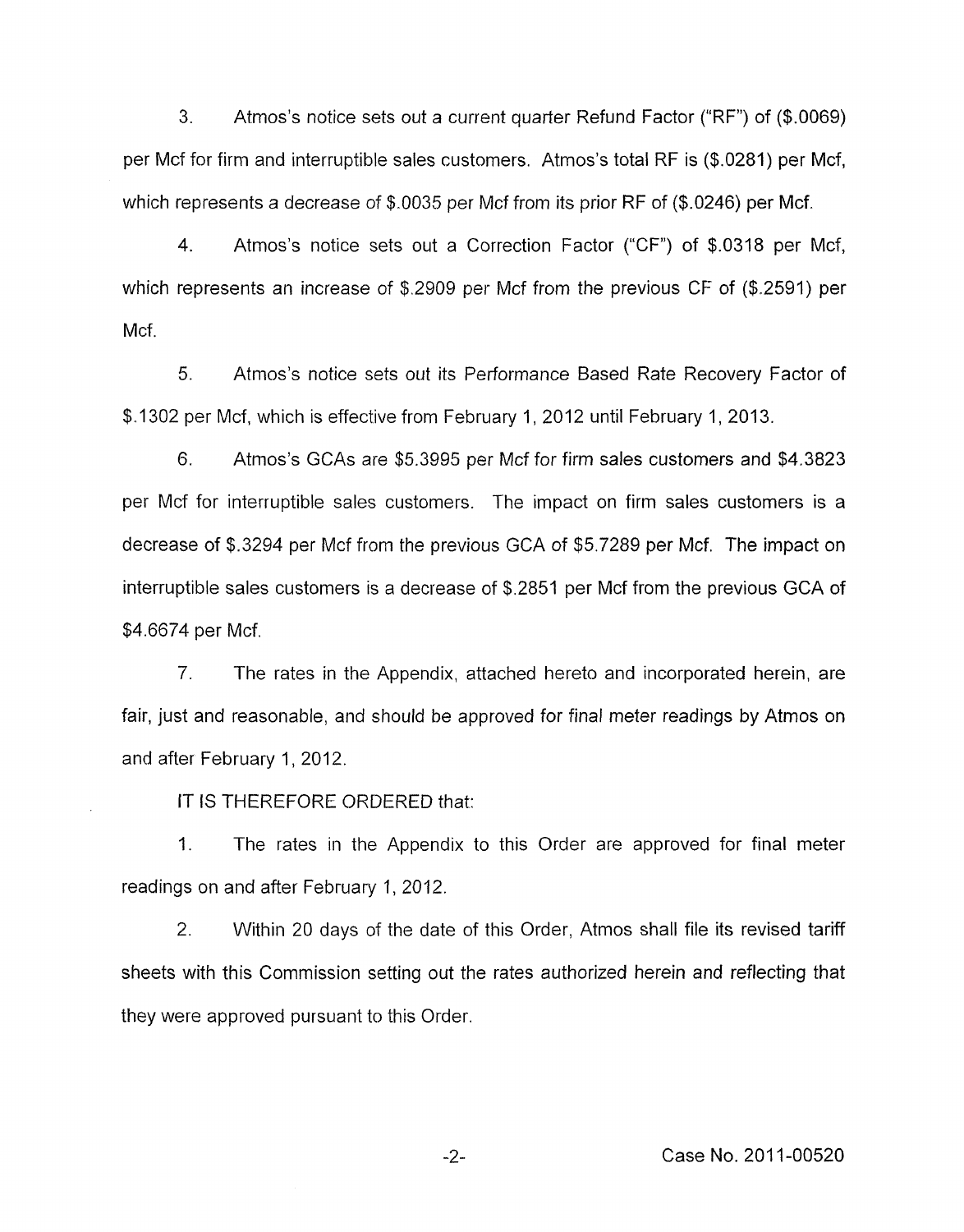By the Commission



ATTEST:

Stephanic Bell & geff Derous

Case No. 2011-00520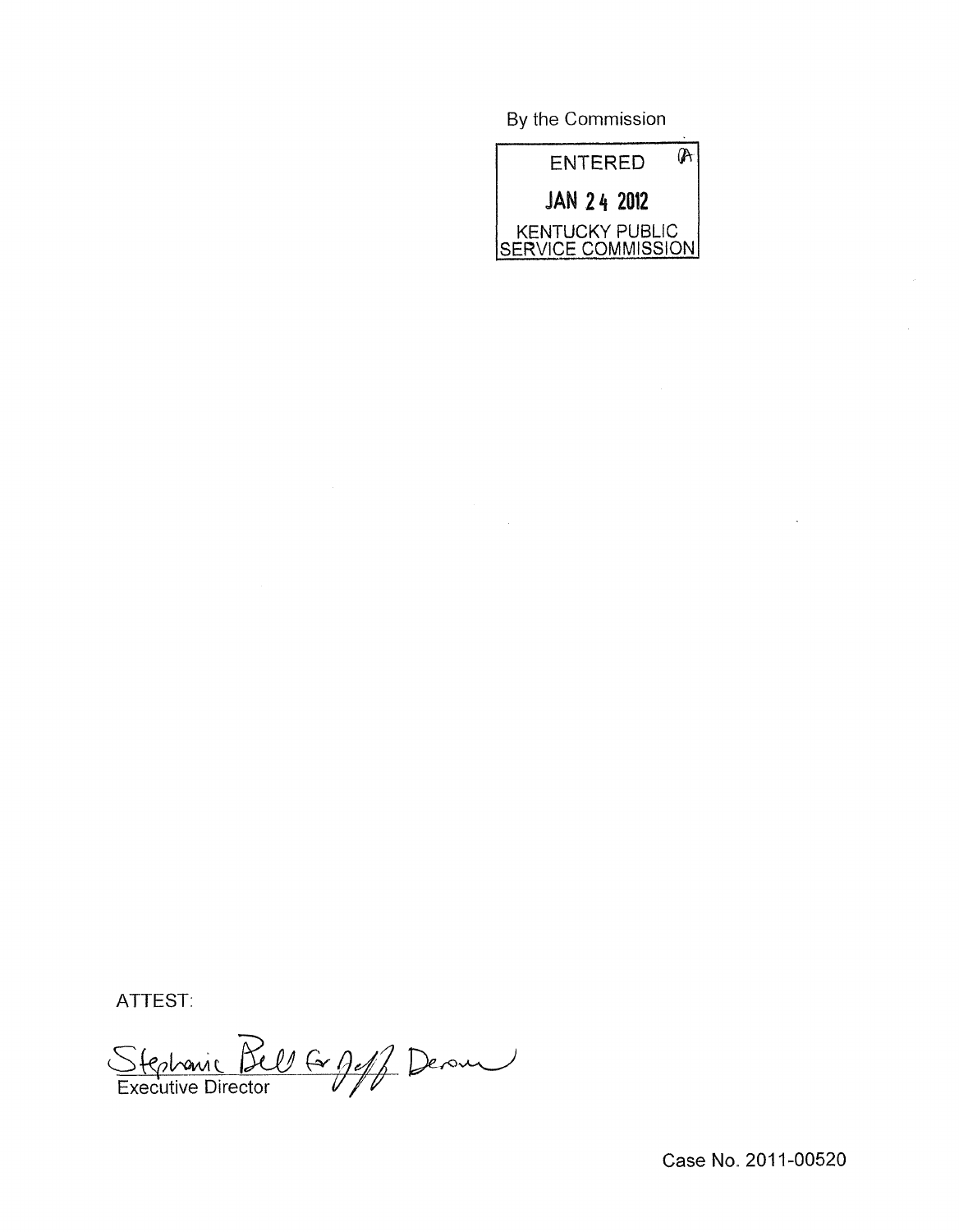# APPENDIX

# APPENDIX TO AN ORDER OF- THE KENTUCKY PUBLIC SERVICE COMMISSION IN CASE NO. 2011-00520 DATED **JAN 2 4 2012**

The following rates and charges are prescribed for the customers in the area served by Atmos Energy Corporation. All other rates and charges not specifically mentioned herein shall remain the same as those in effect under authority of the Commission prior to the effective date of this Order.

### RATES:

Applicable to: General Sales Service Rate G-1

#### Gas Cost Adjustment

To each bill rendered under the above-named rate schedule there shall be added an amount equal to: \$5.3995 per Mcf of gas used during the billing period.

Applicable to: Interruptible Sales Service Rate G-2

### Gas Cost Adjustment

To each bill rendered under the above-named rate schedule there shall be added an amount equal to: \$4.3823 per Mcf of gas used during the billing period.